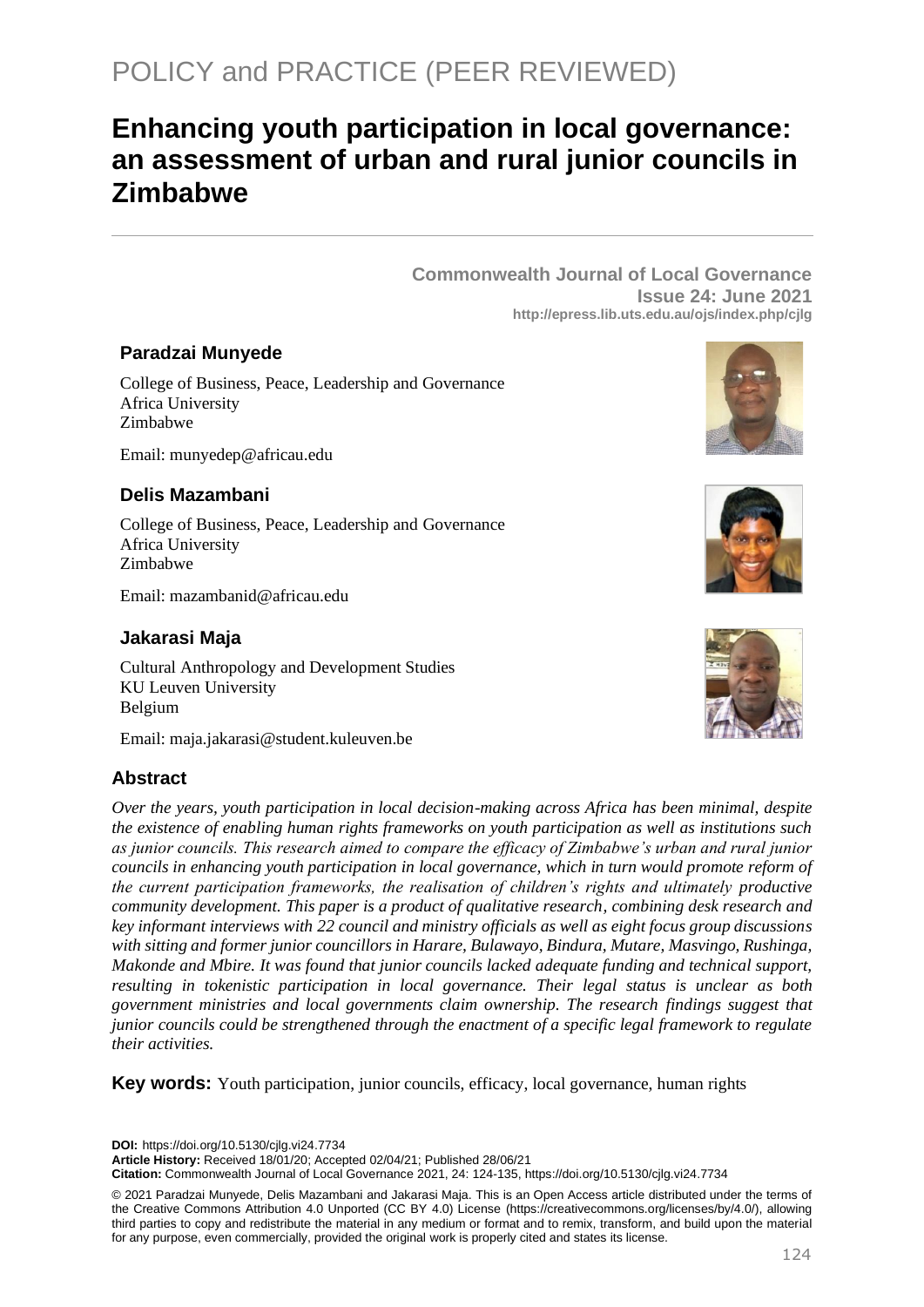### **Introduction**

The African Union's Agenda 2063 (African Union Commission 2015) and the African Youth Charter (African Union Commission 2006) both present frameworks which aim to fundamentally reinvigorate and prioritise youth participation in Africa's contemporary and future development dynamics. Consequently Zimbabwe, as a member state of the African Union, is obliged to promote, protect and fulfil real and active youth participation. Aspirations 48 and 58 of Agenda 2063 provide that:

*All the citizens of Africa will be actively involved in decision-making in all aspects of development, including social, economic, political and environmental. Young men and women will be the path breakers of the African knowledge system and will contribute significantly to innovation and entrepreneurship. The creativity, energy and innovation of Africa's youth shall be the driving force behind the continent's political, social and cultural transformation* (African Union Commission 2015).

In 2017 the annual Youth Forum of the United Nations Economic and Social Council noted that Africa has the largest youth population in the world. It is estimated that Africa has approximately 226 million youths, aged between 15 to 24 years, constituting 20% of her population. Projections show that this proportion is likely to grow to 42% by 2030 (United Nations 2017). This demographic reality presents immense opportunities for the continent to achieve sustainable development through the infusion of fresh ideas and innovations. Therefore, youth participation needs to become an integral component in influencing decision-making not only at the local level but also across diverse portfolios of governance. A key challenge, however, has been the limited space available for youth to influence and participate in decision-making at the local level – despite the fact that restricted participation of youths in the socioeconomic activities of their communities is contrary to the principles of democracy, as enshrined in the African Union Agenda 2063 (Kirby and Bryson 2002).

One significant youth participation initiative at the local level in Zimbabwe is the junior council, where youths aged between 16 to 18 years get the opportunity to participate in local governance. Its governance structure mirrors that of the senior council,<sup>1</sup> but its mandate is restricted to child rights issues. In Zimbabwe urban junior councils have been in existence for several decades, but in rural areas they are a recent creation. In view of the above, the aim of this paper is to make a comparison of the efficacy of urban and rural junior councils in enhancing youth participation in delivering local governance, reforming current participation frameworks and promoting realisation of children's rights with the ultimate goal of realising robust community development.

## **Methodology**

This research employed a comparative case study approach to interrogate the efficacy of junior councils in a sample of four urban and four rural local authorities. The urban councils studied were Harare Metropolitan, Bulawayo Metropolitan, and the cities of Mutare and Masvingo. The rural local

<sup>&</sup>lt;sup>1</sup> The senior council comprises elected ward councillors who are the policymakers for both urban and rural councils.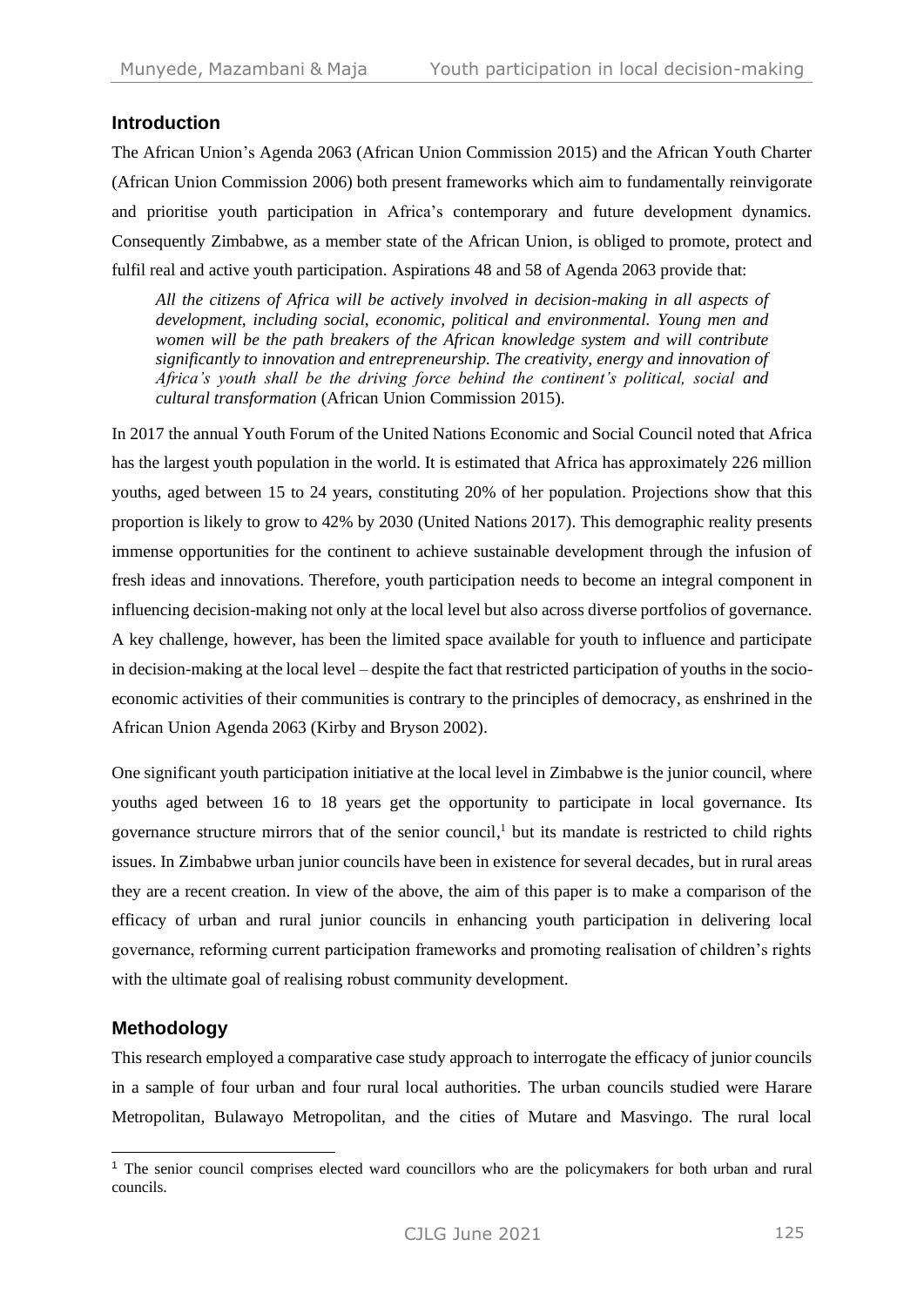authorities studied were Rushinga, Mbire, Makonde and Bindura. All were purposively selected due to their geographical proximity and availability of information for the researchers. Review of related literature was carried out to form a basis for the research and to supplement primary data. Key informant interviews were held with officials to gather primary data from local governments' perspective (four Chief Executive Officers of rural district councils, three Chamber Secretaries from urban councils and eight focal persons who are senior council officials responsible for coordinating all activities of junior councillors). Also, seven interviews were held with district heads of government departments from the Ministry of Primary and Secondary Education as well as the Ministry of Youth, Sport, Arts and Recreation to capture the policy position of central government. Additionally, eight focus group discussions with current and past junior councillors were used to gather information from the respondents.

#### **Local government and junior councils in Zimbabwe**

Local governments in Zimbabwe are the lower tier of government responsible for the provision to communities of services such as safe drinking water, education and health. Decisions to deliver particular services are arrived at through the participation of local communities or institutions such as junior councils. Munyede and Mapuva (2020) have highlighted that local governments in Zimbabwe are constitutional bodies established under Chapter 14 of the Constitution. There are two distinct categories of local government: urban councils and rural district councils. Urban councils are concentrated in well-developed areas with reasonable levels of modern infrastructure, while rural district councils occupy remote and partially developed landscapes. The two types of council operate under different Acts of Parliament: namely the Urban Councils Act (Chapter 29:15) of 1995 and the Rural District Councils Act (Chapter 29:13) of 1988 respectively. In terms of population distribution, 67% of Zimbabweans reside in rural areas and 33% in urban areas (Chigwata and Marumahoko 2017).

According to the National Junior Councils Association (NJCA), junior councils were established in the 1950s in what was then known as Salisbury, <sup>2</sup> and subsequently spread to other towns (NJCA 2014). In an effort to promote inclusivity, the NJCA was formed in 2011 to advocate for the establishment of junior councils in rural district councils.

Sakala (2018) and Musarurwa (2019) posit that the mandate of the junior councils is the promotion of good local governance and community development through the sharing of ideas between youth and elders in the context of deliberations on sustainable development. However, in spite of the fact that junior councils have been in existence for around 70 years in urban areas of Zimbabwe, there has been limited evaluation of their efficacy as a participation mechanism, whether in urban or rural areas.

<sup>2</sup> Salisbury was the capital of the former State of Rhodesia. It was renamed Harare when Zimbabwe attained independence in April 1980.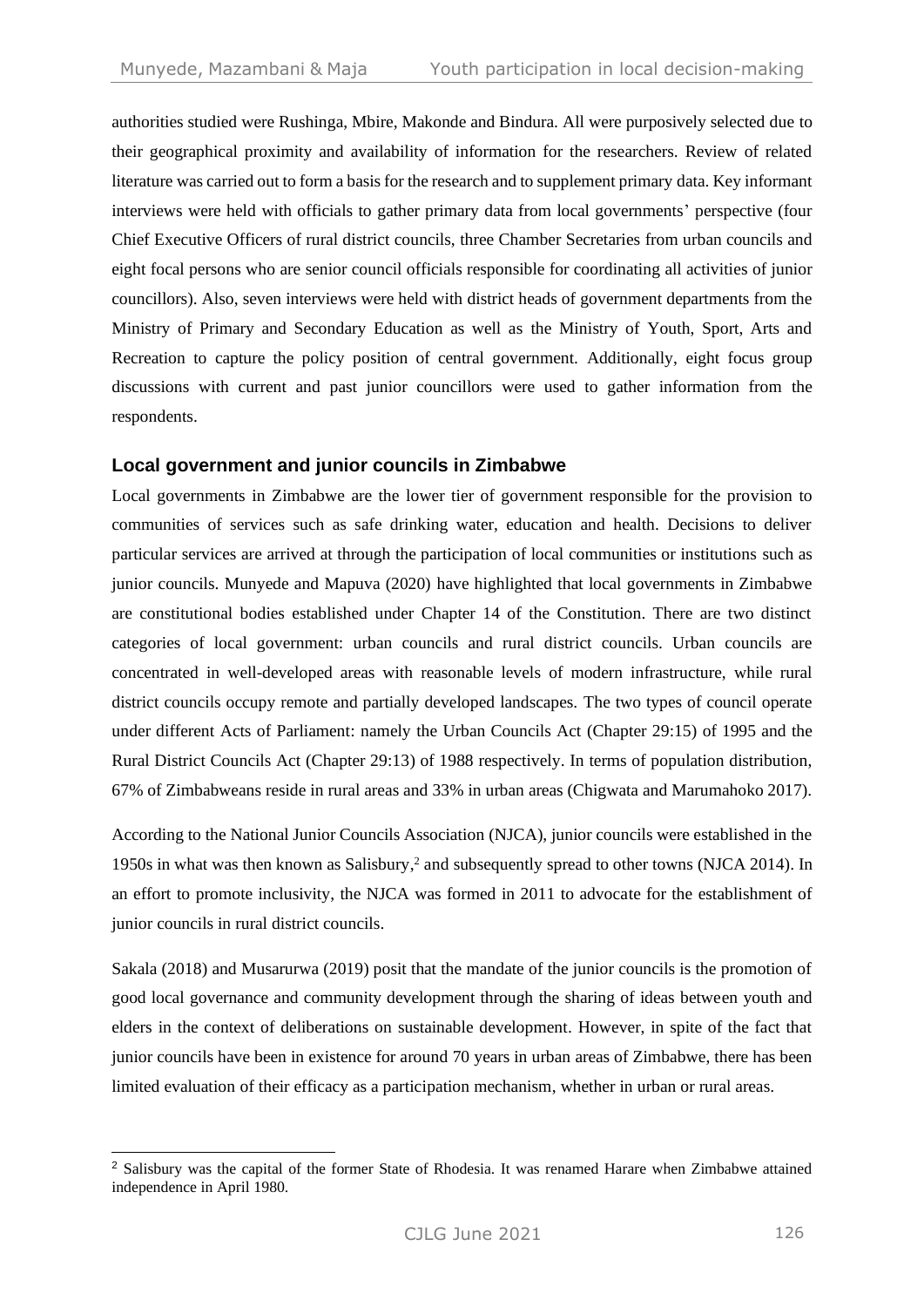## **Conceptualisation of youth participation**

Youth participation is a multi-faceted concept (Sakala 2018). There are several ways in which youth can participate in and influence decision-making, including debates, religious clubs, sporting activities and participation in governance systems. Musarurwa (2019) maintains that in Zimbabwe junior councils are the strongest platform through which youth can influence decisions, policies and legislation, as they allow interaction between youth and elected officials, thereby creating a forum for cross-pollinating inter-generational ideas.

However, despite the merits of junior councils, it has been argued (in the Tanzanian context) that their operations are hampered by paradoxes and controversies (Couzens and Mtengeti 2012). In this case the problems were attributed, *inter alia*, to the traditional view of the position that youth occupy in society – ie that junior councils lack the knowledge and skills to influence substantive governance decisions, and are instead viewed as only recipient objects of local governance. Sakala (2018) supports this view when she points out that, in Zimbabwe, the link between youth participation and local governance has not been fully explored and there is little published evidence which shows inclusion and effective participation of youth in decision-making. Moreover, this study also found some interviewees (senior councillors, government officials and council employees in Rushinga, Makonde, and the cities of Mutare and Masvingo) arguing that junior councils lack the capacity to comprehend the intricacies of governance in general and policy-making in particular.

Another issue of concern is whether senior councils are actually allowing young people to influence decision-making at the local level, especially in rural areas where junior councils were introduced only recently, in 2011. Some critics of the junior council initiative view the participation of young people in local government as mere tokenism. In their view, the outcomes of youth participation in policymaking, for both the participants and the constituency they purport to represent, have been insignificant.

Roger Hart (1992) proposed a ladder of young people's participation, which is presented below in Figure 1. Hart's ladder suggests that levels of participation may range all the way from manipulation and tokenism at the bottom, to full citizenship at the top. This research seeks to locate the current participation level of rural and urban junior councils in Zimbabwe on the ladder.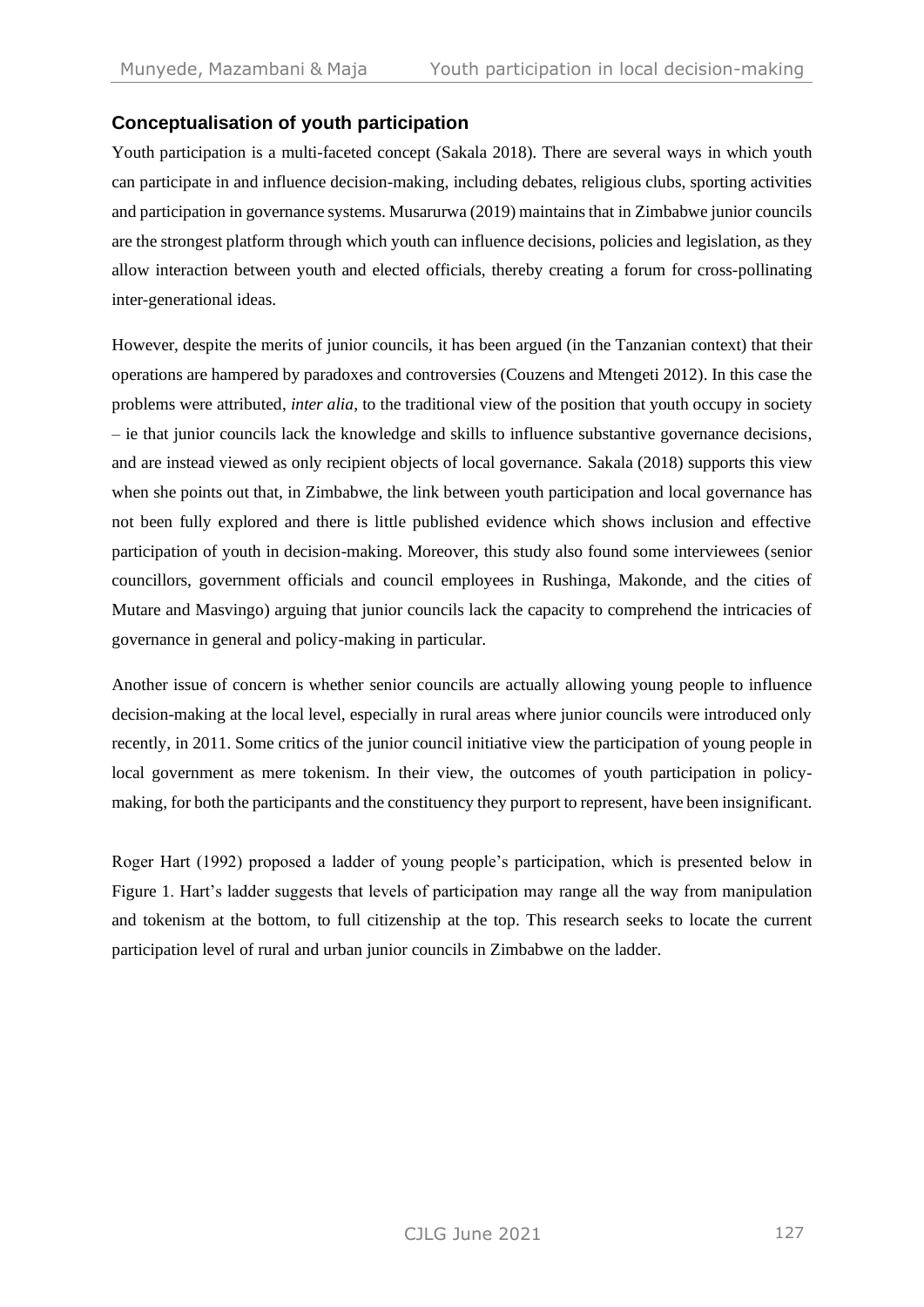



## **Normative frameworks for youth participation in local governance**

The following human rights standards contextualise youth participation in governance.

#### *Universal declaration on democracy*

Participation is a basic tenet of democracy and the inclusion of youth in local governance is a means of promoting democratic governance. Articles 4, 11 and 19 of the Universal Declaration on Democracy provide for the right of everyone to take part in the management of public affairs (Inter-Parliamentary Union 1997). Youth should have the same rights as adults to participate in the management of public affairs. According to the United Nations Development Programme (UNDP), when governance is democratic it is infused with respect for human dignity, justice and equity as well as adherence to principles of participation, the rule of law, transparency and accountability (UNDP 2014).

#### *United Nations Convention on the Rights of the Child*

International, regional and domestic human rights frameworks are in unison that participation is a human right, to which children are also entitled. Article 12 of the United Nations Convention on the Rights of the Child (1989) asserts a child's right to express an opinion and to have that opinion taken into account, in any matter or procedure affecting the child, in accordance with his or her age and maturity. Prompted by Article 12, many institutions, including schools and parliaments, are now involving young people in the policy-making process.

#### *United Nations Agenda 2030 for Sustainable Development*

Zimbabwe is a signatory to the 2030 Agenda for Sustainable Development (United Nations 2015) which ushered in the 17 Sustainable Development Goals (SDGs). The central transformative promise of the SDGs is to 'leave no one behind' – so youths should not be left behind in local governance issues. The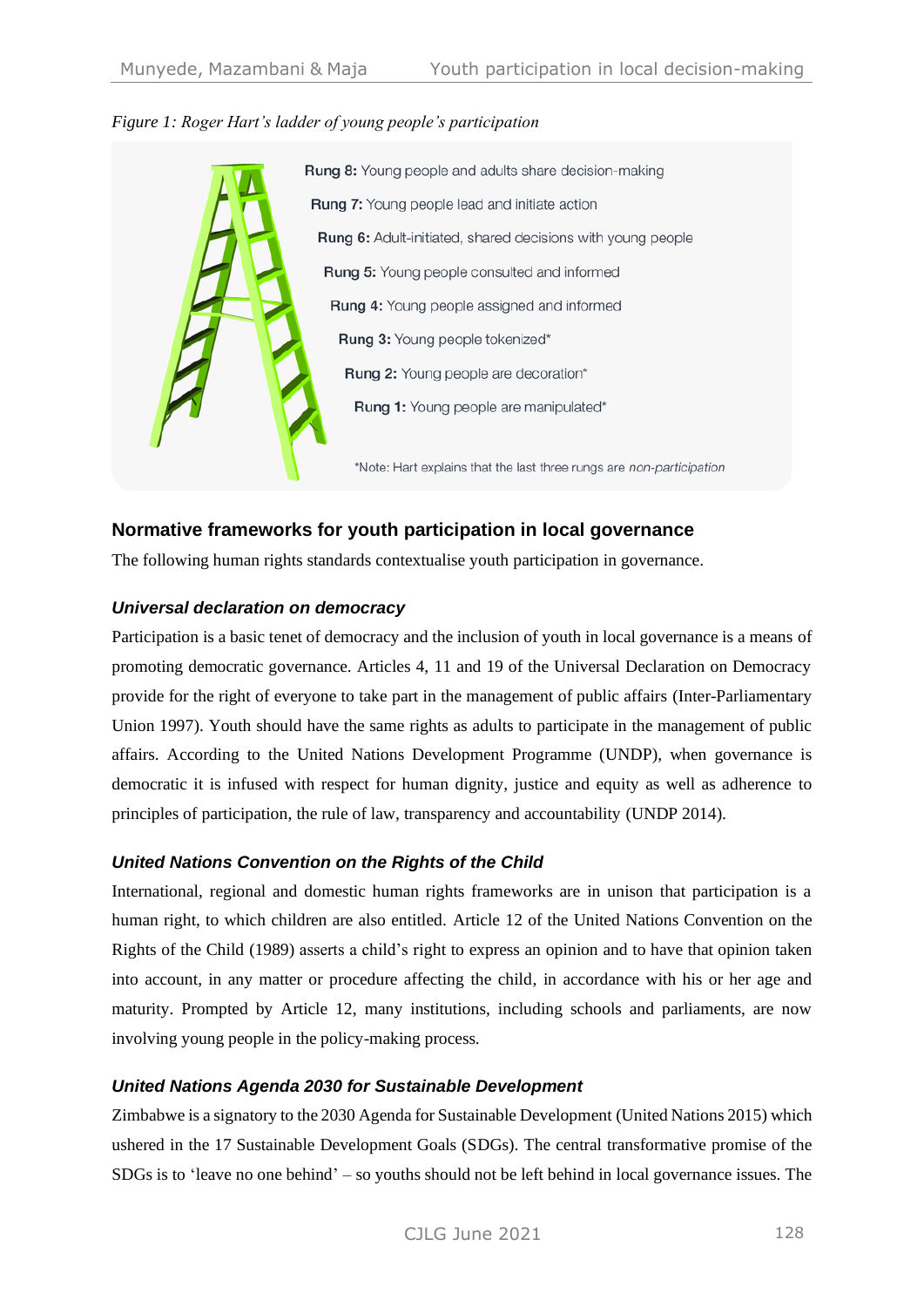SDGs provide a comprehensive framework encompassing the three dimensions of sustainable development: economic, social and environmental. These dimensions also form the governing framework of service delivery, which is the main mandate of local authorities. Participation of youths in local governance increases the likelihood of inclusion of their needs in policies, thereby promoting the realisation of their rights.

#### *African Charter on the Rights and Welfare of the Child*

The African Charter on the Rights and Welfare of the Child (African Union Commission 1990) also reinforces the obligation of both primary and secondary duty-bearers to facilitate the participation of children in decision-making at all levels of society, including local governance. Articles 4 and 7 state that children have the right to express their opinions freely and these opinions should be heard and taken into account when decisions affecting them are made. Article 31 of the Charter provides that children have responsibilities towards their families and societies: to respect their families, superiors and elders; and to preserve and strengthen African values in association with other members of their communities. It is through participation in community life that they can promote the African value of *ubuntu*  (humanity), as is also emphasised by Critical Area 1 of the African Union Agenda 2063, which highlights African identity and renaissance as important aspects of African development.

#### *Constitution of Zimbabwe (2013)*

The Constitution of Zimbabwe places emphasis on non-discrimination and equality. Section 2 of the Constitution outlines the founding principles and values which guide Zimbabwe. It highlights good governance as one of the key principles. Good governance also entails recognition of the rights of women, the elderly and youth. Sections 20 and 81 of the Constitution of Zimbabwe (2013) specifically provide for the rights of youth and children. On the issue of participation, section 20 provides for the right to have opportunities to associate and to be represented and participate in political, social, economic and other spheres of life. Section 81 states that a child's best interests are paramount in every matter concerning the child. It seems self-evident that it is in the best interests of young people to take part in decision-making that affects them.

#### **Findings: challenges and opportunities for Zimbabwe's junior councils**

The findings emanating from this research are twofold. They include both challenges to and opportunities for participation of junior councillors from urban and rural areas in local government.

#### *Access to resources*

Some urban junior councils, such as the one for the City of Harare, had access to funding from corporate bodies, which made it possible for them to hold meetings once every month to deliberate on service delivery issues affecting children. In addition, the rapport created with the corporate world over the years has helped the Harare junior council to raise funds for the drilling of a borehole in Hopley, a peri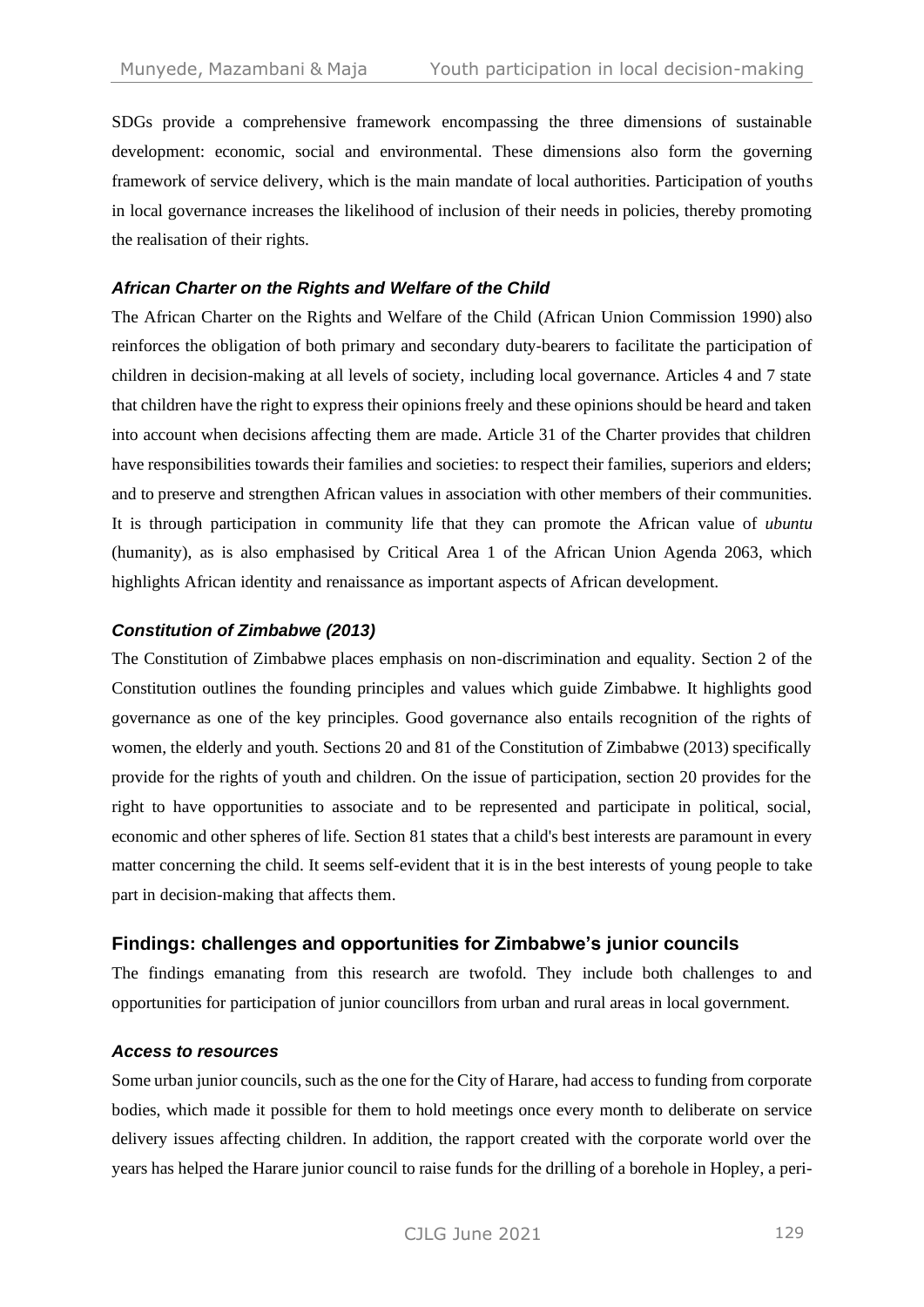urban area in Harare which has perennial water challenges. The junior council has also been spearheading distribution of sanitary wear to young women in both Harare and surrounding rural communities. Further, the junior council regularly carries out advocacy work in schools highlighting children's rights issues such as child abuse, early marriages, cyber-bullying and drug abuse. Similarly, in the City of Masvingo the junior council has been raising funds for better marking of roads at pedestrian crossings near schools so as to ensure road safety for children. Further, they have been assisting children's homes and the Zimcare Trust for children with learning difficulties by providing food items, using funds generated from various fund-raising activities.

However, unlike their urban counterparts which can source funding from the corporate sector, most rural junior councils mainly rely for funding on the rural district councils, which are poorly resourced, and to some extent on non-governmental organisations. In most rural district councils, like Mbire, Rushinga and Makonde, the junior councils are still in their infancy and have yet to register any meaningful achievements due to limited experience and resources.

Also, junior councillors from rural areas were disgruntled by what they saw as preferential treatment afforded to junior councillors from urban areas in terms of capacity-building opportunities such as seminars, workshops and conferences, as well as by their lack of representation at national events organised by the NJCA.

#### *Contested ownership of junior councils*

From discussions with officials from government ministries and councils, it was noted that there was disagreement as to who should be the custodian of junior councils. For example, the Ministry of Youth, Sport, Arts and Recreation was actively involved in organising debates for children in liaison with the Ministry of Primary and Secondary Education, but local authorities were not included in the planning processes for these events. Councils were only approached when there was a need for them to support participation of junior councils in the debate competitions.

Most importantly, local authorities did not play any part in the selection of junior councillors, which alienated them from the institutions that they are supposed to supervise. Instead, the selection process is based on poetry and speech competitions organised by teachers and youth officers from the Ministry of Youth, Sport, Arts and Recreation, who act as judges. Because of this, the council-based interviewees argued that the junior councils were giving their allegiance to the two ministries responsible for their appointment rather than to the councils which host them.

The selection process for junior councillors was widely viewed as being undemocratic. It was highlighted that in some cases schools nominated students who were favoured by the education authorities, and not those preferred by their peers. Also, while the selection process involved nominees writing essays and/or being interviewed, the topics covered had little bearing on children's rights such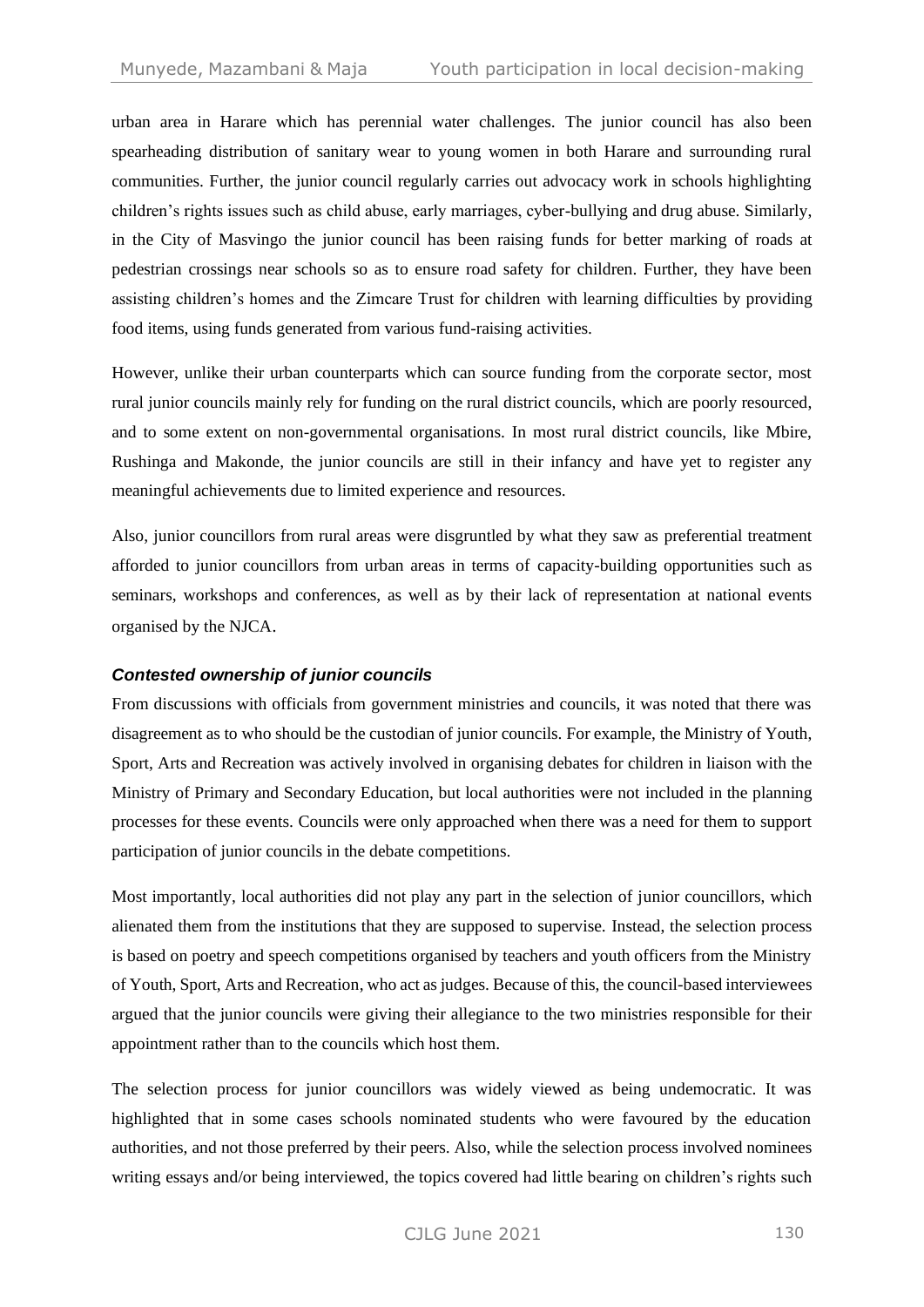that most of the candidates who were selected had limited knowledge of the issues on which they were supposed to advocate.

#### *Lack of legal framework for junior councils*

Local junior councils are loosely linked to the national Youth Council, which is established under the Zimbabwe Youth Council Act (Chapter 25:19) of 1983, and by policy directives such as a circular dated 16 November 2017 from the Ministry of Local Government and Public Works which encouraged all local governments to establish junior councils for the purpose of empowering youth in decision-making. However, the lack of a specific legal framework regulating junior councils creates an opportunity for duty-bearers in local governments to evade their responsibilities to afford the junior councillors platforms to participate in decision-making.

#### *Tokenistic participation in local governance*

It was a common sentiment amongst interviewed junior councillors, especially those from rural district councils, that the junior council in its current form is tokenistic in nature. The youths indicated that they were not being afforded enough opportunity to fully execute their mandate due to underfunding and irregular meetings. The junior councillors said they were randomly called for meetings, including on occasion during school hours, thus disturbing their learning process. This random convening of meetings also affected the continuity and implementation of resolutions made by the junior councils, which remained in abeyance to the detriment of the rights of the children they represented. Junior councillors also complained that their meetings were used as cash cows by officials from government ministries, councils and civil society organisations, who attended only to get travel and subsistence allowances. It was observed that workshops with minimal financial support had few representatives from the said institutions, such that the meetings ended up being just unproductive forums without any deliverables.

These meetings therefore appear to fall under rungs 1, 2 and 3 of Hart's ladder – tokenism at best. While in both urban and rural councils the objectives of meetings appeared to promote youth participation, in practice the adults were prioritising their own personal interests and benefits.

#### *Operational restrictions by the Ministry of Primary and Secondary Education*

Junior councillors further reported that their workplans and priorities were often disrupted by the Ministry of Primary and Secondary Education, which refused to authorise them to conduct activities relating to their duties. Also, while in urban areas junior councillors were able to travel to council chambers for meetings on their own, in rural areas they were supposed to be always accompanied by a student mentor for security reasons. This increased operational costs which local governments were expected to fund, but the councils lacked budgets for such costs. Even where funding was available, councils viewed such expenditure as a waste of resources which they felt should be channelled to service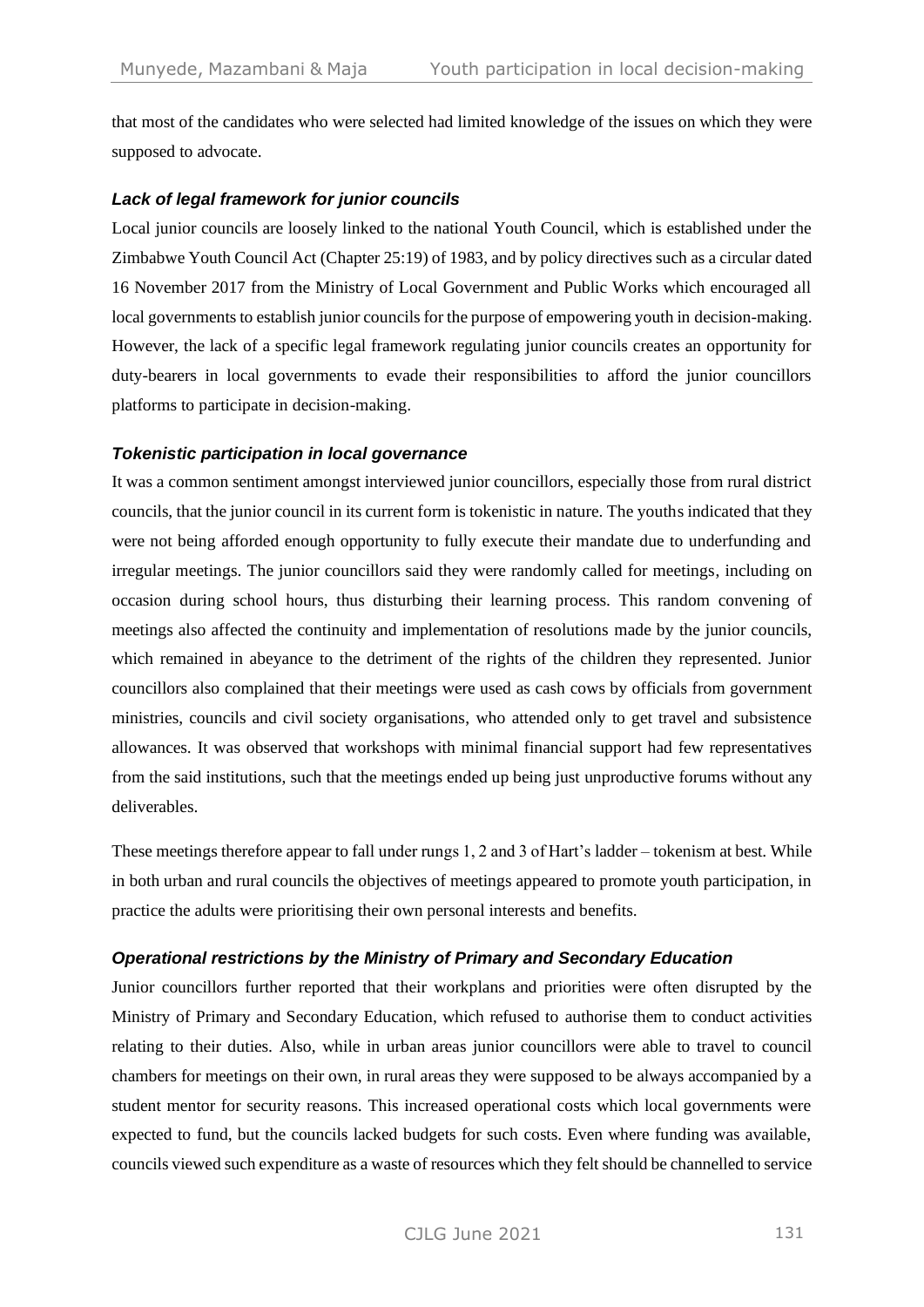delivery. Given the above dynamics, senior councils ended up excluding the junior councillors from council activities due to delays by the Ministry of Primary and Secondary Education in providing participation authorisations or clearances to take part in planned activities.

#### *Geographical spread and travelling challenges*

In rural areas, junior councillors often live in locations far from the council chambers. The discussions highlighted that it was relatively easy to invite junior councillors to meetings in urban areas as this could be done through phone calls, social media, emails and physical visits. However, in rural areas coordinating junior councillors was usually complicated as means of communication were poor. Also, travelling costs in rural areas were high, making it difficult to hold frequent meetings.

#### *Lack of transparency in management of junior council funds by senior councils*

Some junior councillors reported that while senior councils engaged them when developing workplans and prioritising activities, budget issues were not shared and there was limited disclosure pertaining to the allocation of financial resources to junior councillors by senior councillors. In some instances when junior councils requested to conduct certain activities using their budget allocation, they were informed that the funds had been utilised for other related activities. This was difficult to verify due to gatekeeping of information and lack of accountability by those in charge of finances in senior councils. The junior councillors viewed such conduct as suspicious, since they were not given any breakdown of expenditures made on their behalf by the senior councils.

#### *Lack of visibility and community support for junior councils*

Junior councillors highlighted that they lacked visibility, and claimed they were only given recognition at commemorations of children's rights such as the annual Day of the African Child. They highlighted that they were excluded from other important national activities such as budget consultations and the annual National Junior Council symposium, both of which have significant implications for the participation rights of youth.

#### *Opportunities for enhancing youth participation in* **j***unior* **c***ouncils*

The research identified three important frameworks and opportunities to enhance youth participation in junior councils.

Firstly, as discussed above, there is a plethora of normative frameworks which place an obligation on the state to facilitate and promote youth participation in local governance. These include the Universal Declaration on Democracy; the United Nations Convention on the Rights of the Child; United Nations Security Council Resolution (2250) of 2015 on Youth, Peace and Security; the United Nations 2030 Agenda for Sustainable Development; the African Charter on the Rights and Welfare of the Children; and the African Union Agenda 2063.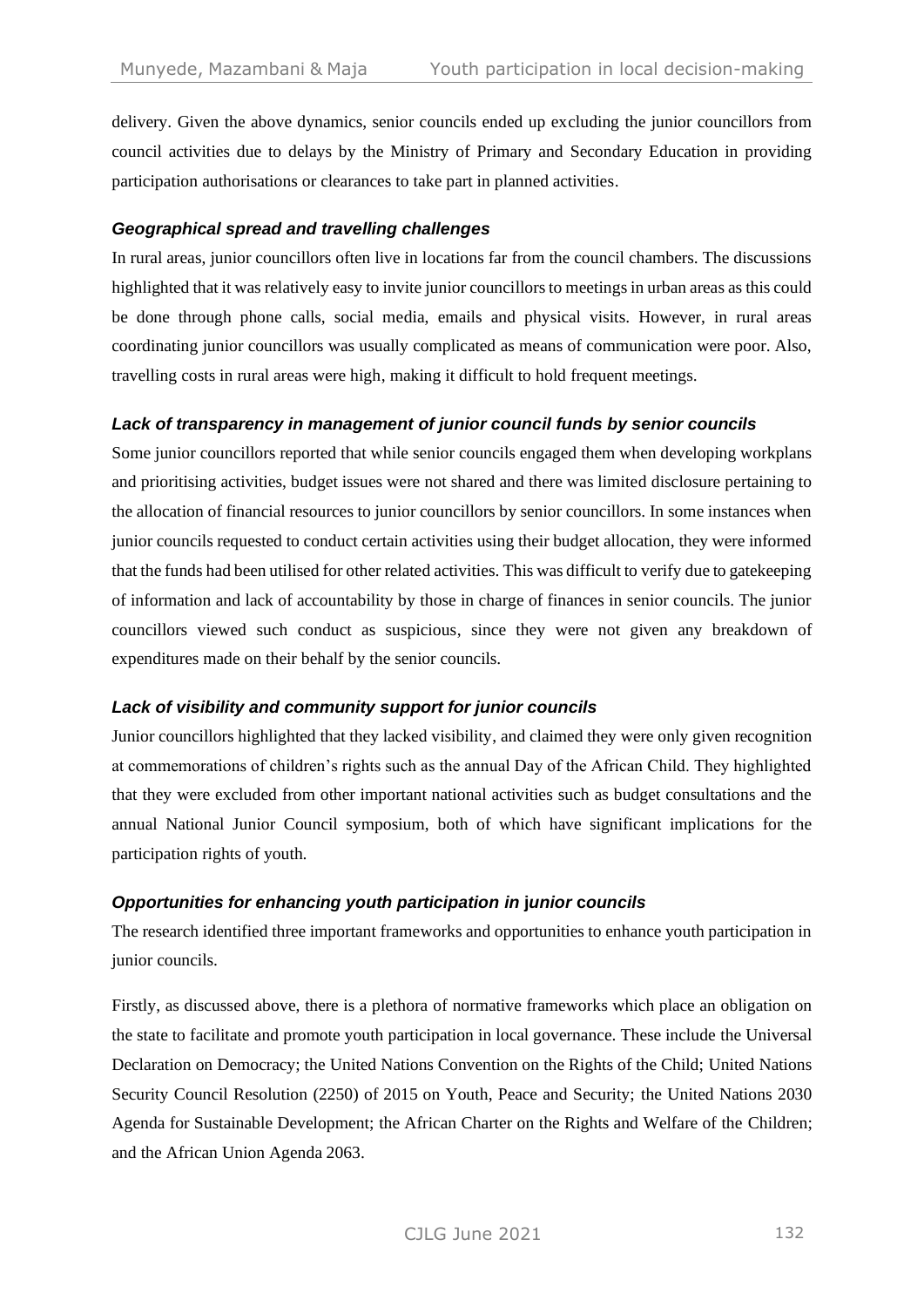Secondly, there are legislative frameworks such as the Constitution of Zimbabwe Amendment Act (No 20) of 2013, the Urban Councils Act (Chapter 29:15) of 1995 and the Rural District Councils Act (Chapter 29:13) of 1988 which recognise the importance of youth participation in decisions relating to service delivery, but which are currently silent on the establishment of junior councils. This lacuna continues to render junior councillors 'third parties' in local government structures, leading to the financial problems they face and indirect reporting to both the Ministry of Youth, Sport, Arts and Recreation and the Ministry of Primary and Secondary Education. Correction of this legal anomaly could enhance the effective functioning of junior councils. Similarly, as noted earlier, central government has issued circulars affirming its support for junior councils and directing that senior councils prepare budget lines for their activities. This provides a rallying point to advocate for inclusion of such provisions in local government legislation.

Thirdly, institutions like the National Youth Council and NJCA, which are already recognised by government authorities, need to be strengthened so that they become forceful in advancing and promoting the active participation of youth in local governance matters. There is also scope to build on the commitment to support junior councils by non-governmental organisations such as Save the Children, World Vision and Gender Links in terms of technical advice, financial support and capacitybuilding.

#### **Conclusion and recommendations**

From the review of literature and findings uncovered by this study, it can be concluded that youth participation in governance through junior councils in Zimbabwe is still at the tokenistic stage of Hart's ladder of participation. This is due to minimal government and community support to ensure that junior councils can effectively perform their mandate of mainstreaming children's rights in service delivery. While all the junior councils surveyed experienced a range of obstacles to their successful operation, the problems were especially acute in rural areas where resources are scarce, communications are often poor, and junior councils have only recently been established.

The following opportunities and recommendations for improvement are proffered:

- If junior councils are to be effective in the discharge of their mandate, the government ministries directly responsible for youth affairs, education and local councils must collaborate and come up with a 'coherent' legal framework for effective participation of youth at local government level.
- The selection process for junior councillors carried out by the Ministry of Primary and Secondary Education in conjunction with the Ministry of Youth, Sport, Arts and Recreation needs to be reviewed so that they adopt a transparent nomination process – for example through a secret ballot by young people. Further, local governments must be part of the selection team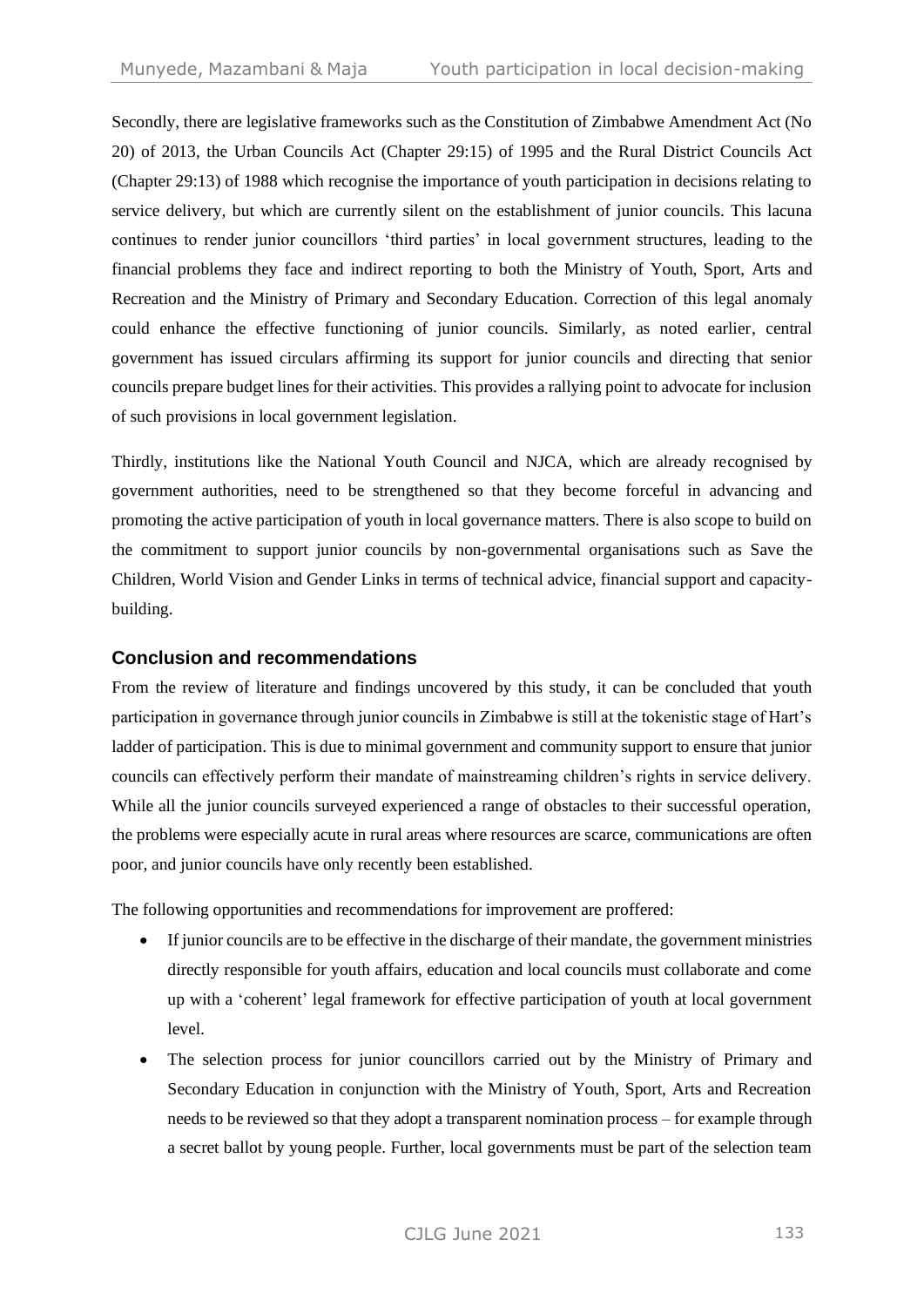and should lead the selection process, which would encourage them to take ownership of the junior councils.

- Mentoring of junior councillors by their senior councillors through regular joint full council sittings and community meetings is recommended, to facilitate holistic dialogue on community development issues.
- The Ministry of Primary and Secondary Education should not be too restrictive when junior councillors seek authorisation or clearance to perform their duties as councillors.
- Local governments, as the primary duty-bearers on service delivery issues, must involve youth in both planning and budgeting and desist from incurring expenses related to junior councils without consulting them. Their spending should conform to financial principles relating to the transparent and accountable utilisation of public financial resources.
- Funding for junior council activities must not be left to local governments to shoulder alone; schools should also budget for such activities from revenue raised through fees and development levies.
- Senior councils should take practical steps to ensure that resolutions made by junior councils are implemented, so that issues relating to children and youth are properly taken into account when service delivery programmes are implemented.
- Councils, especially in rural areas, need to plan meetings for junior councils taking into account realistic timeframes needed between notification and the date of the meeting, as well as the costs associated with convening of meetings.

## **Declaration of conflicting interest**

The authors declared no potential conflicts of interest with respect to the research, authorship, and/or publication of this article.

## **Funding**

The authors received no financial support for the research, authorship, and/or publication of this article.

## **References**

- African Union Commission. (1990) *African Charter on the Rights and Welfare of the Child*. Available at: https://www.au.int/en/documents-45
- Africa Union Commission. (2006) *African Youth Charter.* Available at: https://www.au.int/treaties/africanyouth charter

African Union Commission. (2015) *Agenda 2063*: *The Africa we want*. Available at: <https://au.int/en/agenda2063/overview>

- Chigwata, T.C. and Marumahoko, S. (2017) Intergovernmental planning and budgeting in Zimbabwe: Learning the lessons of the past. *Commonwealth Journal of Local Governance.* (20), 172–186. <https://doi.org/10.5130/cjlg.v0i20.6140>
- Couzens, M. and Mtengeti, K. (2012) *Creating space for child participation in local governance in Tanzania: Save the children and children's council*. Tanzania: Research on Poverty Alleviation.